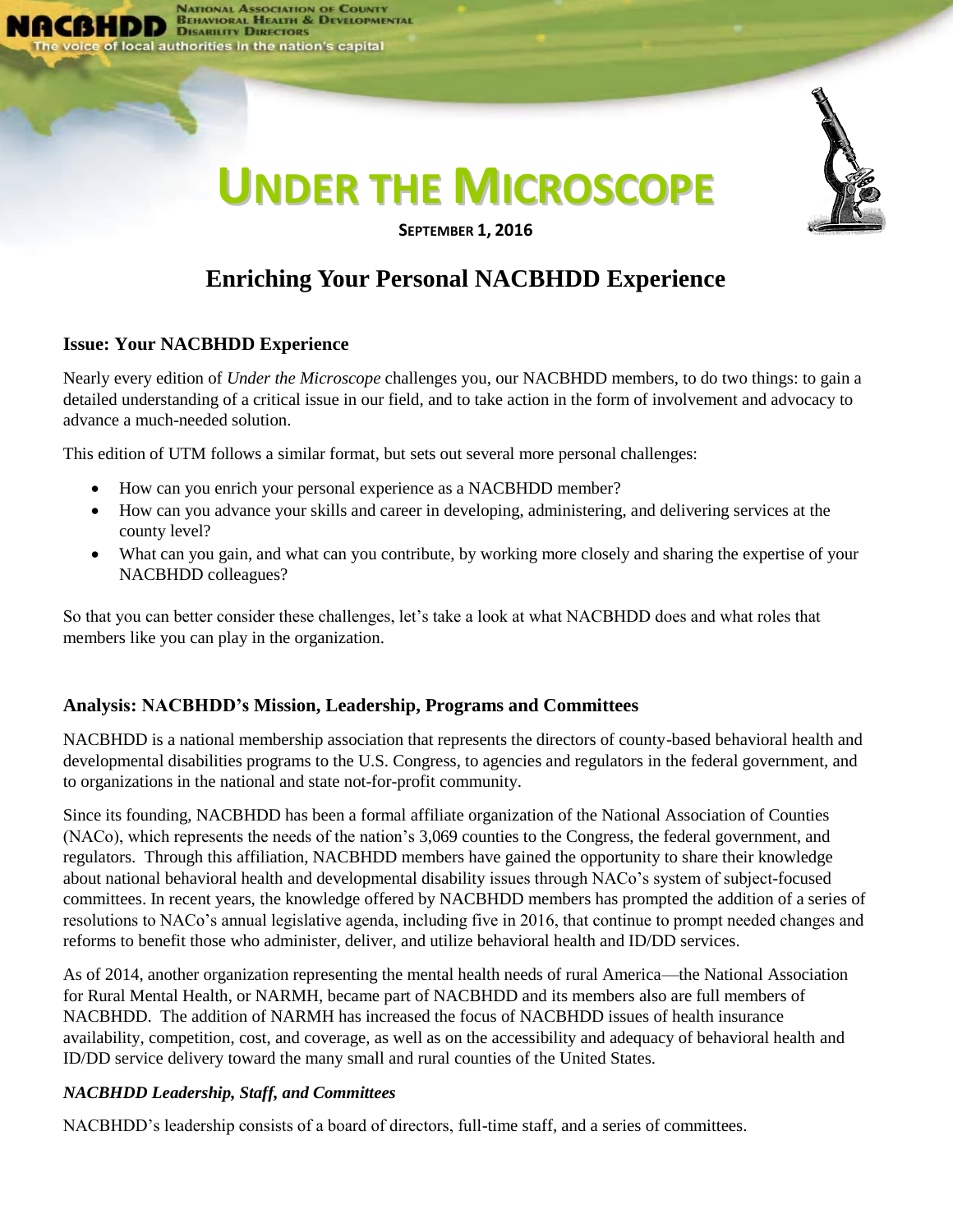*NACBHDD Board***.** The NACBHDD board is responsible for developing and managing the organization's strategic planning process. In recent years, NACBHDD, through its strategic planning process, the efforts of NACBHDD committees, and the passion of individual NACBHDD members, has exercised a growing influence upon the direction of national policy in a variety of areas:

- Advocacy for behavioral health workforce development, including support for mentoring programs, grants, and other opportunities that promote specialization and new career paths in behavioral health and ID/DD.
- Stronger enforcement of parity-level insurance coverage for mental health and substance-use disorder treatment, per the Mental Health Parity and Addiction Equity Act of 2008. This work combines everything from Congressional testimony and evidence-gathering about parity concerns and violations to state-level advocacy with insurance commissioners.
- Practical, just, and cost-efficient coordination between behavioral health, criminal justice, and public safety resources to promote better population health and prevent or minimize the involvement of people with behavioral health problems in the criminal justice system. NACBHDD's support is ongoing through a series of national initiatives:
	- o The development of community/crisis services in NACBHDD's Decarceration Initiative;
	- o Coordination of behavioral health resources in the sequential intercept and diversion strategies promoted by NACo's Stepping Up Initiative;
	- o Population health programs that are part of NACo's Healthy Counties Initiative;
	- o Close coordination and support for the concerns and interests of the members of the NACo-County Sheriff's Justice Committee.
- Advocacy, training, and practical efforts that demonstrate how greater integration of mental health, SUD treatment, and primary care services, together with social supports, housing, and access to employment, can help individuals achieve and maintain long-term recovery and health supported by strong links to their local communities.
- Promoting greater understanding and appreciation of the vital "safety net" responsibilities and services that are administered by counties for those who suffer from mental health or substance use disorders, as well as ID/DD. In conjunction with this effort, NACBHDD actively promotes the need for:
	- o Ongoing Medicaid Expansion.
	- o Greater federal, state and local funding for behavioral health and ID/DD services.
	- o Close interaction with CMS to promote continued innovation and maximum use of regulatory mechanisms, including HCBS, 1115, and 1915 waiver programs, that give states and counties the flexibility and resources to shape needed programs and services.
	- o Analysis and information-sharing about how NACBHDD members can shape and manage service delivery in the face of new market trends and challenges.

The four current officers on NACBHDD's board are:

- President: Cherryl Ramirez, Executive Director, Association of Oregon Community Mental Health Programs
- Vice President: Gilbert Gonzales, Director, Mental Health Department, Bexar County, Texas
- Secretary: Jennifer Faison, Executive Director, Virginia Association of Community Services Boards
- Treasurer: Michael Deal, Executive Director, Southwest Behavioral Health Center, St. George, Utah

*NACBHDD Staff.* The small full-time staff of NACBHDD and NARMH perform a variety of roles for the organization: They facilitate the work of the board and committees. They work with a variety of individuals to coordinate the development and publication of information presented in NACBHDD webinars, news, and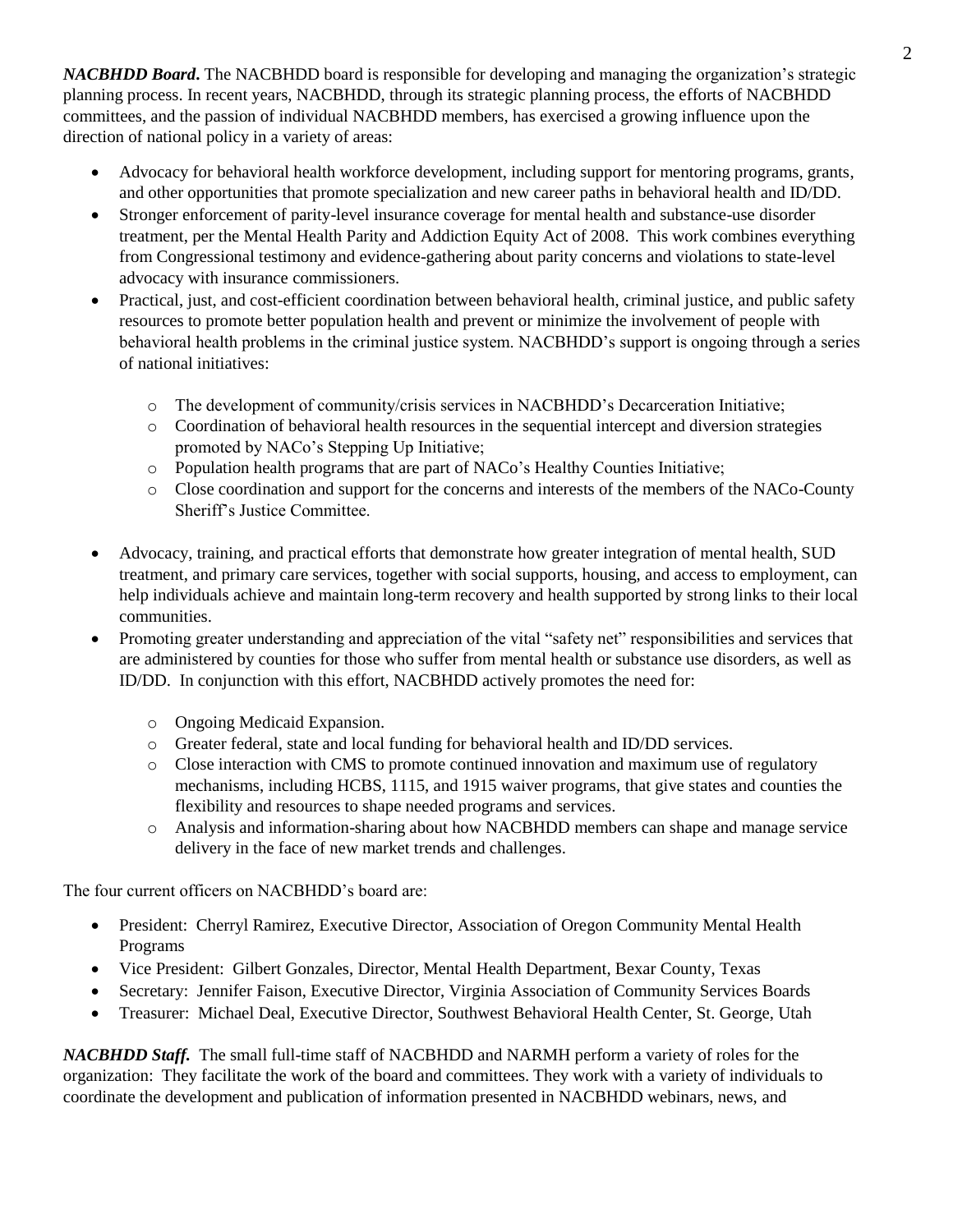publications. They also assist in developing and presenting policy information that is critical to the legislative and advocacy work of NACBHDD and NARMH on Capitol Hill. Members of the staff include:

- Ron Manderscheid, Ph.D., is Executive Director, NACBHDD and NARMH. He also actively represents the interests of county directors and service recipients on Capitol Hill as Co-Chair of the Coalition for Whole Health.
- Neche Nelson is Executive Assistant for NACBHDD and NARMH.

NACBHDD staff direct and develop daily, monthly, and annual programs to deliver information and support the work of NACBHDD members. Regular programming includes:

- Daily, instant news feeds that provide the latest behavioral health and ID/DD news and policy developments nationwide.
- Regular webinar programs, typically presented by NACBHDD members or allied organizations that provide implementation case studies from states or counties around the country; timely legislative, regulatory, or program updates; or technical assistance resources.
- *Headline DC*, a monthly summary of behavioral health and developmental disability policy, legislative, and regulatory news from Capitol Hill, federal agencies, the non-for-profit community and state governments.
- *The NACBHDD Newsletter*, a monthly newsletter updating NACBHDD news, initiatives, members, and events.
- *Under the Microscope*, a monthly, in-depth analysis of a nationally important BH or ID/DD initiative, policy, or regulation that identifies vital member concerns and suggests practical steps for advocacy and action.
- In addition to these members-only information items, the Executive Director publishes a regular blog in *Behavioral Healthcare* magazine that charts the ongoing work of NACBHDD through its interactions with issues and policy developments of concern to the behavioral health community [\(www.behavioral.net\)](http://www.behavioral.net/).

Annual programming includes the preparation of NACBHDD's annual Legislative & Policy Conference, held during the winter in conjunction with NACo's annual conference in Washington, DC. The L & P Conference focuses on strategic issues for legislative and regulatory action in the coming year. It always features prominent speakers from the federal government, including CMS, and from our allies in the non-profit community. The conference also dedicates part of one day for direct advocacy by our members to their Congressional delegations. NACBHDD's annual conference schedule also includes three additional Board conferences—in spring, summer, and fall—at various locations nationwide.

Ongoing technical assistance is another important NACBHDD service. NACBHDD has been vocal in detailing the needs of counties for additional technical assistance from agencies (SAMHSA, HRSA, CDC, Medicaid, and others) regarding proper compliance with service provision requirements under various waivers: 1115, 1915, HCBS, and others. As noted, addressing key regulatory issues and concerns with high-level regulators is a key event at every annual L & P conference. This process continues on an ad hoc basis throughout the NACBHDD program year.

# *NACBHDD Committees.* NACBHDD operates three standing committees:

The State Association Directors' Committee meets monthly to address current issues of federal and state BH and ID/DD policy. It also plays a major role in developing the agenda for NACBHDD's annual L& P Conference. Currently, this Committee is headed by Patricia Ryan, former Executive Director of the California Behavioral Health Directors Association and now affiliated with Harbage Consulting.

The Behavioral Health Committee meets bi-monthly to review the progress and needs of states and counties who are developing and delivering service innovations under Medicaid Section 1115 Demonstration Waivers. These waivers, created by the Affordable Care Act to foster innovations, are being used by a growing number of states to evaluate significant and flexible new care programs. Among the most closely-watched of these waivers is the recent Drug Medi-Cal Organized Delivery System Waiver, a project that is expanding SUD treatment options in California by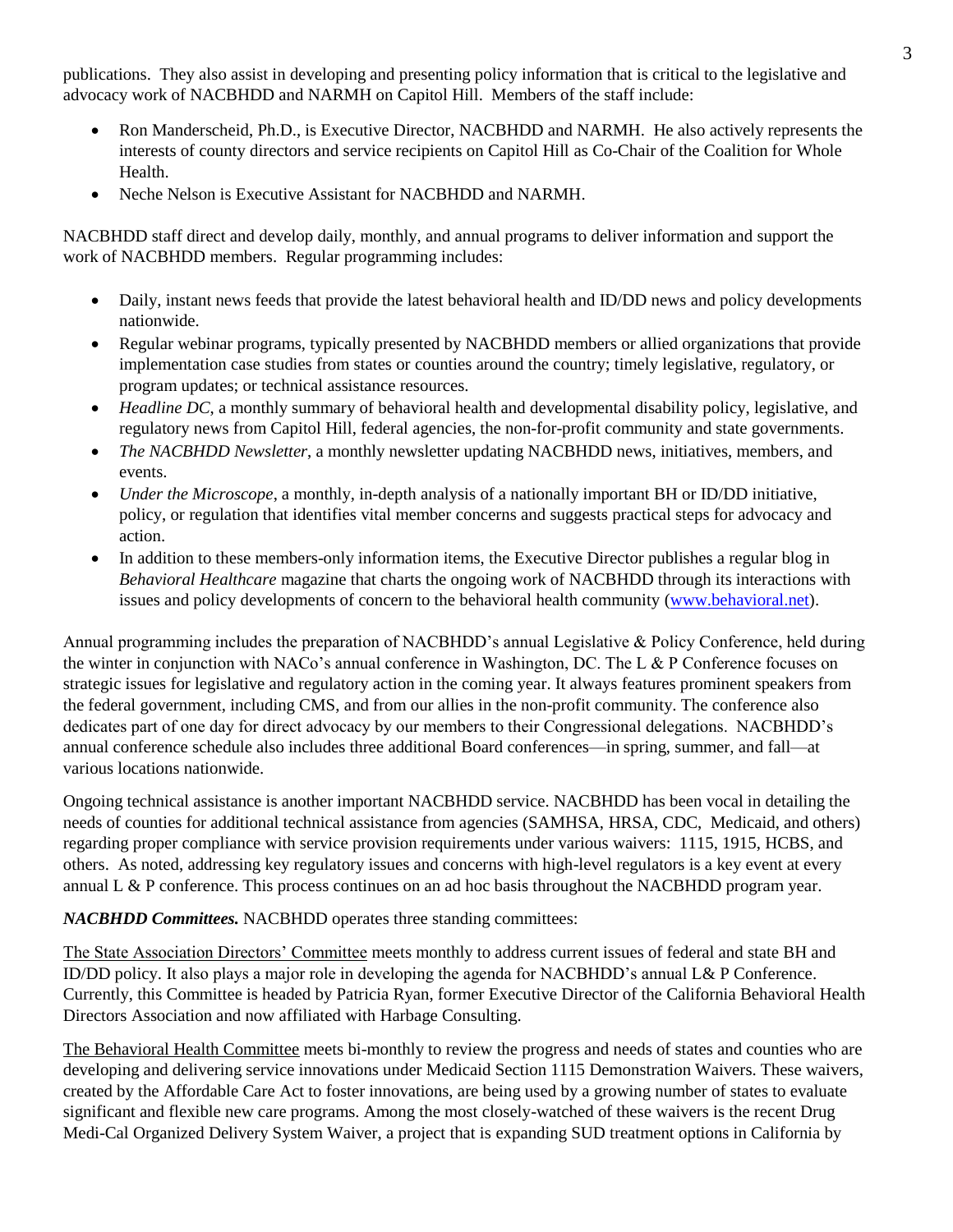making federal Medicaid matching funds conditionally available to treatment facilities larger than 16 beds. Such facilities had long been banned from receiving federal Medicaid funds by the Institution for Mental Disease (IMD) rule. For 2015-2016, the Behavioral Health Committee is co-chaired by Sandra Naylor Goodwin, MSW, PhD, the Executive Director of the California Institute for Behavioral Health Solutions, and Bren Manaugh, the VP for Adult Behavioral Health at the Center for Health Care Services in Bexar County, TX.

NACBHDD's Intellectual and Developmental Disabilities (ID/DD) Committee meets monthly to develop and execute nationwide strategies for advancing community-based support options for individuals with ID/DD. It also functions as a principal advocate for the ID/DD Community around the development of state waivers for Medicaid Home and Community Based Services (HCBS). The committee is headed by Peter Moore, Service Initiatives Director for the Ohio Association of County Boards of Developmental Disabilities.

NACBHDD currently is seeking a Chair for a fourth committee:

The NACBHDD Justice Committee meets monthly to address national, state, and county concerns involving the provision and financing of behavioral health care services to individuals at risk for, or involved in, the criminal justice system. For much of the past decade, the passion and effort of this committee and its individual members has helped to shape vitally important criminal justice reforms and initiatives, including numerous NACo resolutions and NACo's nationwide "Stepping Up" Initiative. It has also championed the rights of pre-adjudicated and non-jailed detainees, and the counties who provide their care, to access matching federal Medicaid funds for required behavioral health care.

# **Action: Enrich Your Personal NACBHDD Experience Through Participation**

NACBHDD's past and present success has always been due principally to the vision, effort, and passion of its membership. Individually and collectively, NACBHDD members have been quick to recognize and articulate the challenges facing our field, to advocate for more effective legislative and regulatory options, and to implement more and more just, effective, and fiscally efficient solutions.

Now, more than ever, NACBHDD asks that you contribute your energy, experience, and talent, not only to advance the work of county-based behavioral health and ID/DD services, but to advance the needs of those you serve by advancing your own career. You can do this in many ways:

- Join or lead one of NACBHDD's Committees
- Run for a seat as an officer on the NACBHDD Board of Directors
- Serve a one-year term as NACBHDD's representative on the NACo Board of Directors
- Propose, develop and present one of NACBHDD's monthly webinars, highlighting challenges, solutions, or innovations in service-delivery programs in your state or county.
- Lead a NACBHDD Initiative.

As an active county director and a NACBHDD member, you already have all of the background knowledge and qualifications that you need to fulfill any of these important roles. If you step forward, you can count on your NACBHDD colleagues—Board members, Staff members, Committee members—to help you succeed by sharing our experience, mentoring you, and learning from you.

Unless you step forward to take a more active role, you'll never know the difference you can make. Let me offer just one recent example: Many of you know Leon Evans, a longtime NACBHDD member who currently serves as Executive Director of the Center for Health Care Services in Bexar County, Texas. Through more than a decade of work with his county, with NACBHDD, and later with NACo and members of Congress, Leon and like-minded county directors from Texas and around the country educated and advocated for more, just, and appropriate treatment of individuals with behavioral health problems in the justice system.